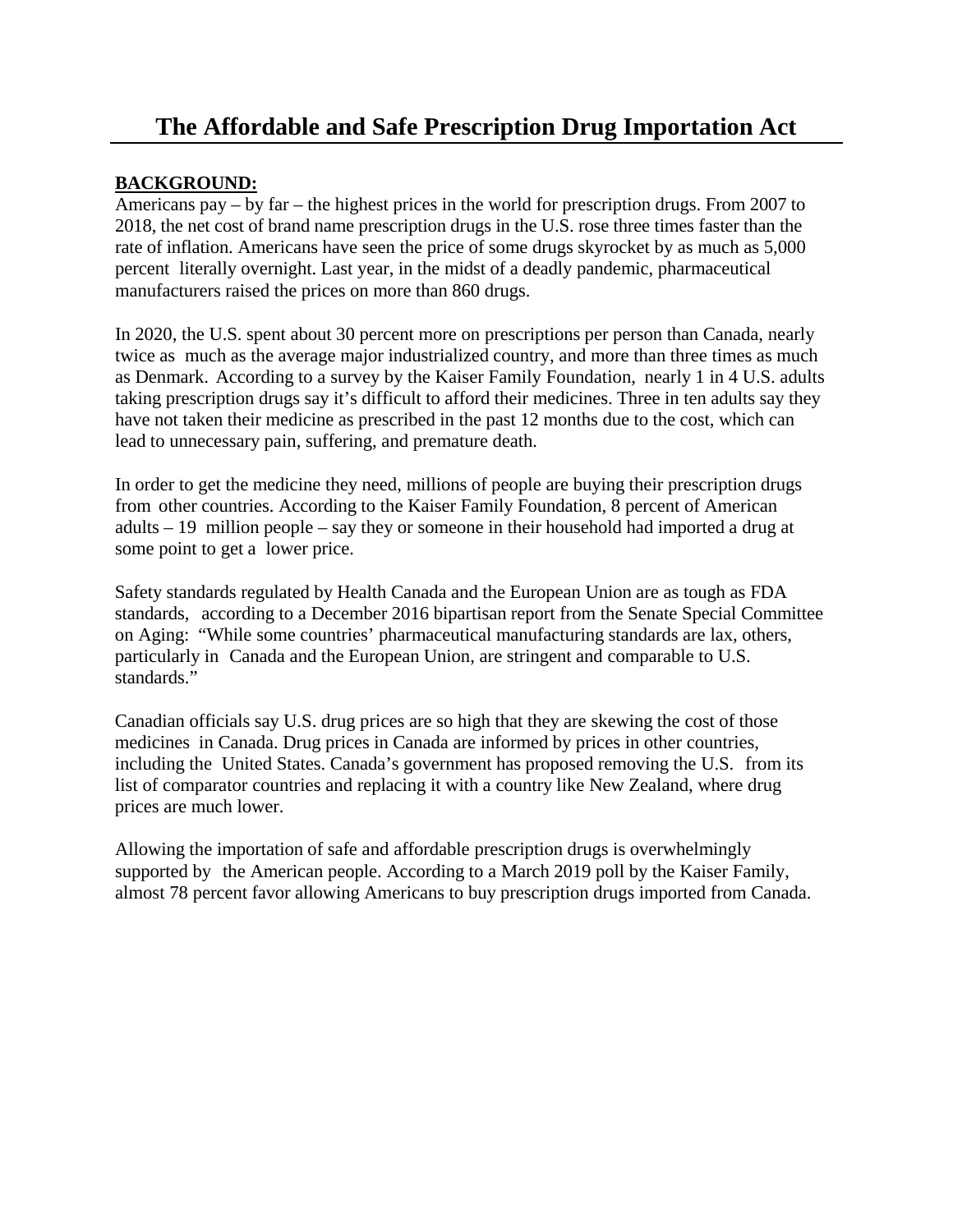## **The Affordable and Safe Prescription Drug Importation Act**

## **SUMMARY OF LEGISLATION:**

The Affordable and Safe Prescription Drug Importation Act would instruct the Secretary of Health and Human Services, within 180 days after enactment of this Act, to issue regulations allowing wholesalers, licensed U.S. pharmacies, and individuals to import qualifying prescription drugs manufactured at FDA-inspected facilities from licensed Canadian sellers. After two years, the Secretary would have the authority to permit importation from countries in the Organisation for Economic Co-operation and Development (OECD) that meet specified statutory or regulatory standards that are comparable to U.S. standards.

The bill would not permit importation of controlled substances, anesthetic drugs inhaled during surgery, or compounded drugs. Legally imported drugs under this Act must be purchased from an FDA-certified foreign seller and have the same active ingredient(s), route of administration, and strength as drugs approved in the U.S. Certain types of drugs, such as certain biologics, could only be imported by wholesalers or pharmacies.

In order to be a "certified foreign seller," the entity must be a wholesale distributor or licensed foreign pharmacy, be current with any applicable registration fees, and sell only qualifying prescription drugs. Certification criteria include that the establishment: (1) is located in Canada; (2) is engaged in the distribution of prescription drugs offered for importation under this bill; (3) has been in existence for at least five years and has a purpose for existing other than for this program; (4) if selling to an individual, does so only after receiving a valid prescription; (5) can certify that the physical premises and data reporting procedures and licenses are in compliance with all applicable laws and regulations in Canada, and has implemented policies to monitor compliance; (6) conducts ongoing and comprehensive quality assurance programs, including blind testing; (7) agrees that laboratories approved by the Secretary shall be used to test product samples; (8) agrees to notify the Secretary, importers, and individuals of product recalls; (9) has a process for resolving grievances and will be held accountable for violations of established rules; (10) does not sell products to customers in the United States that the seller could not otherwise legally sell in Canada; (11) meets any other criteria established by the Secretary. The bill would require recertification every two years or until there is a material change in circumstances.

Certified foreign sellers shall pay a fee, as determined by the Secretary, to fund the administration and enforcement of the program.

Additionally, the bill specifies that individuals importing a prescription drug under this Act shall do so only from pharmacies licensed to practice pharmacy and dispense drugs in Canada, shall purchase only for personal use in quantities that do not exceed a 90-day supply, and must have a valid prescription issued by a health care practitioner licensed to practice in the U.S.

Importers under this bill are required to submit biannual reports to the Secretary containing information on the drugs they are purchasing from certified foreign sellers, including the name, strength and dosage form, number of containers and container size, lot number, date of the